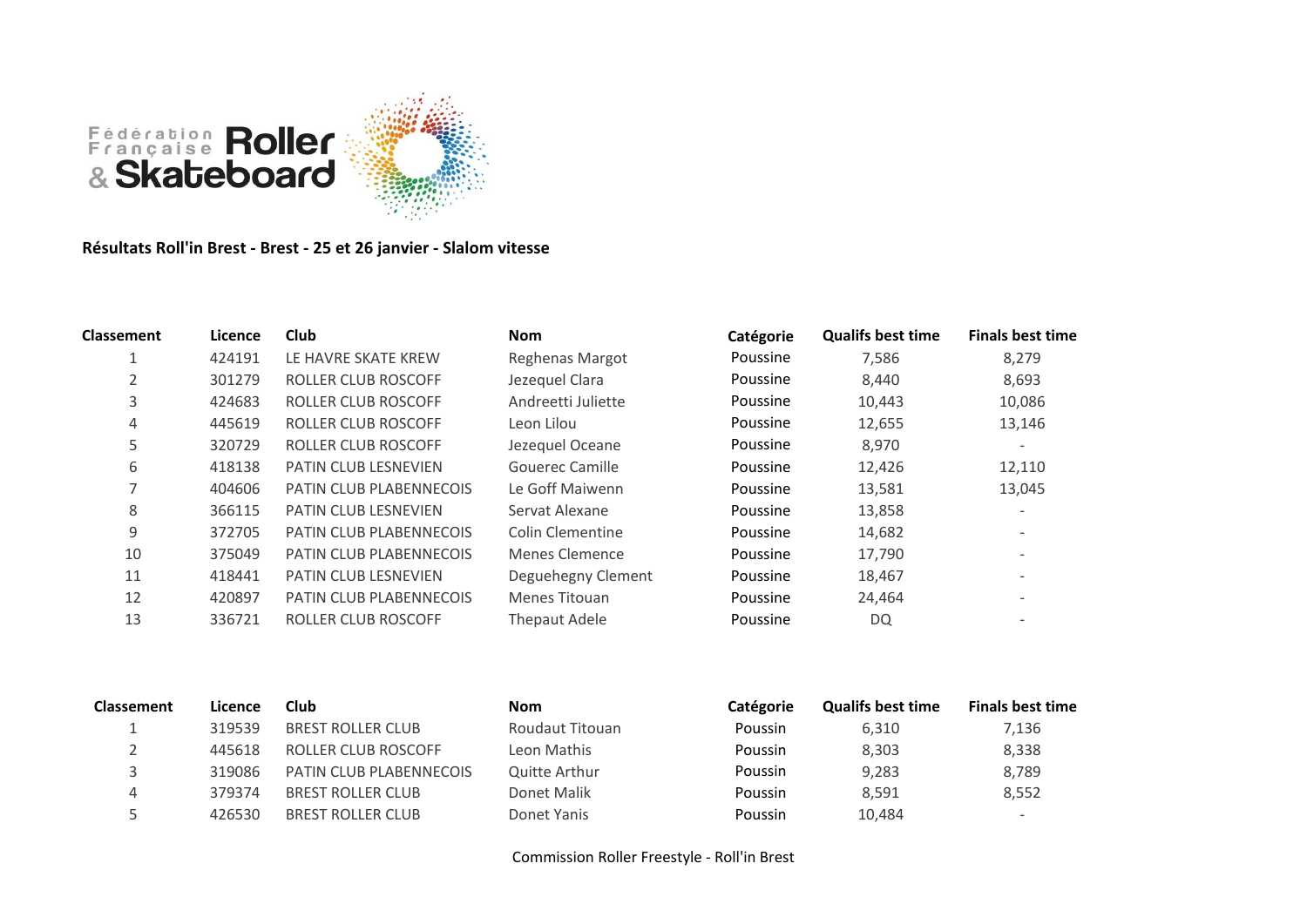| 366131 | <b>PATIN CLUB LESNEVIEN</b> | Servat Gabriel | <b>Poussin</b> | 10,868 |  |
|--------|-----------------------------|----------------|----------------|--------|--|
| 364301 | PATIN CLUB PLABENNECOIS     | Takorian Robin | <b>Poussin</b> | 11.172 |  |
| 449331 | <b>PATIN CLUB LESNEVIEN</b> | Becker Rafael  | <b>Poussin</b> | 12.989 |  |

| <b>Classement</b> | Licence | <b>Club</b>                    | <b>Nom</b>             | Catégorie | <b>Qualifs best time</b> | <b>Finals best time</b> |
|-------------------|---------|--------------------------------|------------------------|-----------|--------------------------|-------------------------|
|                   | 341219  | <b>ROLLER BUG</b>              | Miletto Aude           | Benjamine | 5,725                    | 6,077                   |
|                   | 335021  | <b>BREST ROLLER CLUB</b>       | Rohel Axell            | Benjamine | 6,038                    | 6,441                   |
| 3                 | 345024  | <b>PATIN CLUB PLABENNECOIS</b> | Malaurie Hannah        | Benjamine | 6,524                    | 6,793                   |
| 4                 | 311867  | PATIN CLUB PLABENNECOIS        | <b>Comblet Cesarie</b> | Benjamine | 7,273                    | 6,880                   |
| 5                 | 387206  | LE HAVRE SKATE KREW            | <b>Fleury Caroline</b> | Benjamine | 6,038                    | 7,011                   |
| 6                 | 401901  | LE HAVRE SKATE KREW            | Carpentier Lilou       | Benjamine | 6,516                    | 7,648                   |
|                   | 370831  | <b>MIRZA ROLLER CLUB</b>       | Baron Charlotte        | Benjamine | 7,136                    |                         |
| 8                 | 279520  | <b>PATIN CLUB LESNEVIEN</b>    | Arzur Sybille          | Benjamine | 8,074                    | 8,512                   |
| 9                 | 280659  | ROLLER CLUB ROSCOFF            | Le Duc Laure           | Benjamine | 8,312                    |                         |
| 10                | 366128  | <b>PATIN CLUB LESNEVIEN</b>    | Servat Candice         | Benjamine | 8,399                    |                         |
| 11                | 381589  | ROLLER CLUB DE PORNICHET       | <b>Bourguet Anouk</b>  | Benjamine | 9,153                    |                         |
| 12                | 328463  | <b>PATIN CLUB LESNEVIEN</b>    | Deguehegny Tifenn      | Benjamine | 9,490                    |                         |
| 13                | 421927  | PATIN CLUB LESNEVIEN           | <b>Yvart Maelys</b>    | Benjamine | 10,021                   |                         |
| 14                | 362817  | <b>PATIN CLUB LESNEVIEN</b>    | Bellec Anna            | Benjamine | 10,953                   |                         |
|                   |         |                                |                        |           |                          |                         |

| <b>Finals best time</b>  |
|--------------------------|
| 7,101                    |
| 7,769                    |
| 7,038                    |
| 8,659                    |
| $\overline{\phantom{0}}$ |
| $\overline{\phantom{a}}$ |
| $\overline{\phantom{a}}$ |
| $\overline{\phantom{a}}$ |
|                          |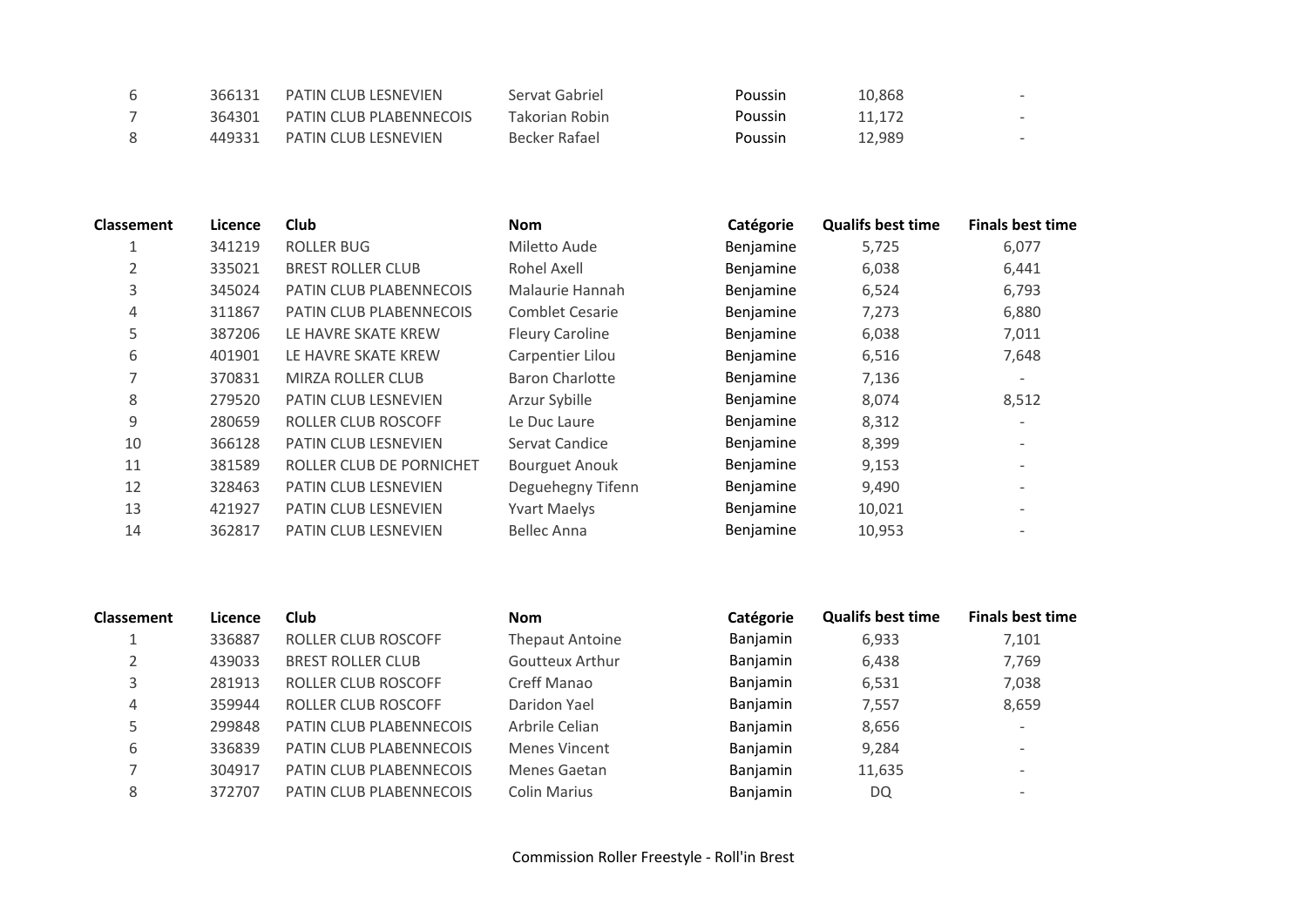| <b>Classement</b> | Licence | <b>Club</b>                    | <b>Nom</b>              | Catégorie | <b>Qualifs best time</b> | <b>Finals best time</b>  |
|-------------------|---------|--------------------------------|-------------------------|-----------|--------------------------|--------------------------|
|                   | 320650  | <b>BREST ROLLER CLUB</b>       | Lecomte Marie           | Minime F  | 5.424                    | 5,959                    |
| 2                 | 299040  | <b>PATIN CLUB PLABENNECOIS</b> | Ropars Annaig           | Minime F  | 5,755                    | 6,175                    |
| 3                 | 377765  | LE HAVRE SKATE KREW            | Fouache-Letellier Lilou | Minime F  | 6,313                    | 6,511                    |
| 4                 | 322545  | <b>BREST ROLLER CLUB</b>       | Le Gac Margaux          | Minime F  | 5,805                    | 6,493                    |
| 5                 | 426292  | <b>BREST ROLLER CLUB</b>       | Simon Charlotte         | Minime F  | 6,699                    | 7,514                    |
| 6                 | 404474  | <b>PATIN CLUB PLABENNECOIS</b> | Le Goff Nolwenn         | Minime F  | 6,774                    | 8,093                    |
|                   | 352730  | <b>PATIN CLUB PLABENNECOIS</b> | Coz Tifany              | Minime F  | 6,863                    | 7,829                    |
| 8                 | 299851  | <b>PATIN CLUB PLABENNECOIS</b> | Barazer Eva             | Minime F  | 7,065                    | 8,501                    |
| 9                 | 347677  | <b>ROLLER CLUB ROSCOFF</b>     | Quillevere Celia        | Minime F  | 7,292                    | $\overline{\phantom{a}}$ |
| 10                | 372691  | <b>PATIN CLUB PLABENNECOIS</b> | Hameau Mailys           | Minime F  | 8,765                    | $\overline{\phantom{a}}$ |
| 11                | 354021  | <b>ROLLER CLUB ROSCOFF</b>     | Sarkissian Eva          | Minime F  | DQ                       | $\overline{\phantom{0}}$ |

| <b>Classement</b> | Licence | <b>Club</b>                    | <b>Nom</b>           | Catégorie | <b>Qualifs best time</b> | <b>Finals best time</b>  |
|-------------------|---------|--------------------------------|----------------------|-----------|--------------------------|--------------------------|
|                   | 234024  | ROLLER CLUB ROSCOFF            | <b>Grall Maxence</b> | Minime H  | 4,696                    | 5,701                    |
|                   | 315065  | <b>BREST ROLLER CLUB</b>       | Roudaut Mael         | Minime H  | 5.175                    | 5,880                    |
|                   | 354816  | LE HAVRE SKATE KREW            | Renault Louis        | Minime H  | 5.137                    | 6,052                    |
| 4                 | 219015  | <b>PATIN CLUB PLABENNECOIS</b> | Nisse Lydian         | Minime H  | 7,221                    | $\overline{\phantom{a}}$ |
|                   | 462711  | <b>BREST ROLLER CLUB</b>       | Chuiton Edgar        | Minime H  | 8,884                    | $\overline{\phantom{0}}$ |
|                   | 418469  | <b>PATIN CLUB LESNEVIEN</b>    | Simon Gouez Valentin | Minime H  | DQ                       | $\overline{\phantom{0}}$ |
|                   | 393903  | ROLLER CLUB ROSCOFF            | Mocaer Swann         | Minime H  | DQ                       | $\overline{\phantom{0}}$ |

| <b>Classement</b> | Licence | Club                           | <b>Nom</b>         | Catégorie | <b>Qualifs best time</b> | <b>Finals best time</b> |
|-------------------|---------|--------------------------------|--------------------|-----------|--------------------------|-------------------------|
|                   | 299891  | <b>BREST ROLLER CLUB</b>       | Hernandez Laurine  | CJS F     | 5.403                    | 6,116                   |
|                   | 241368  | PATIN CLUB PLABENNECOIS        | Rivoalen Klervi    | CJS F     | 5.694                    | 6,297                   |
|                   | 302836  | ROLLER CLUB DE PORNICHET       | Bellavoir Alexiane | CJS F     | 6.042                    | 6,811                   |
| 4                 | 352418  | LE HAVRE SKATE KREW            | Hauchecorne Coline | CJS F     | 6.141                    | 6,561                   |
|                   | 226965  | <b>PATIN CLUB PLABENNECOIS</b> | Le Guennic Rozenn  | CJS F     | 6.138                    | 7,015                   |

Commission Roller Freestyle - Roll'in Brest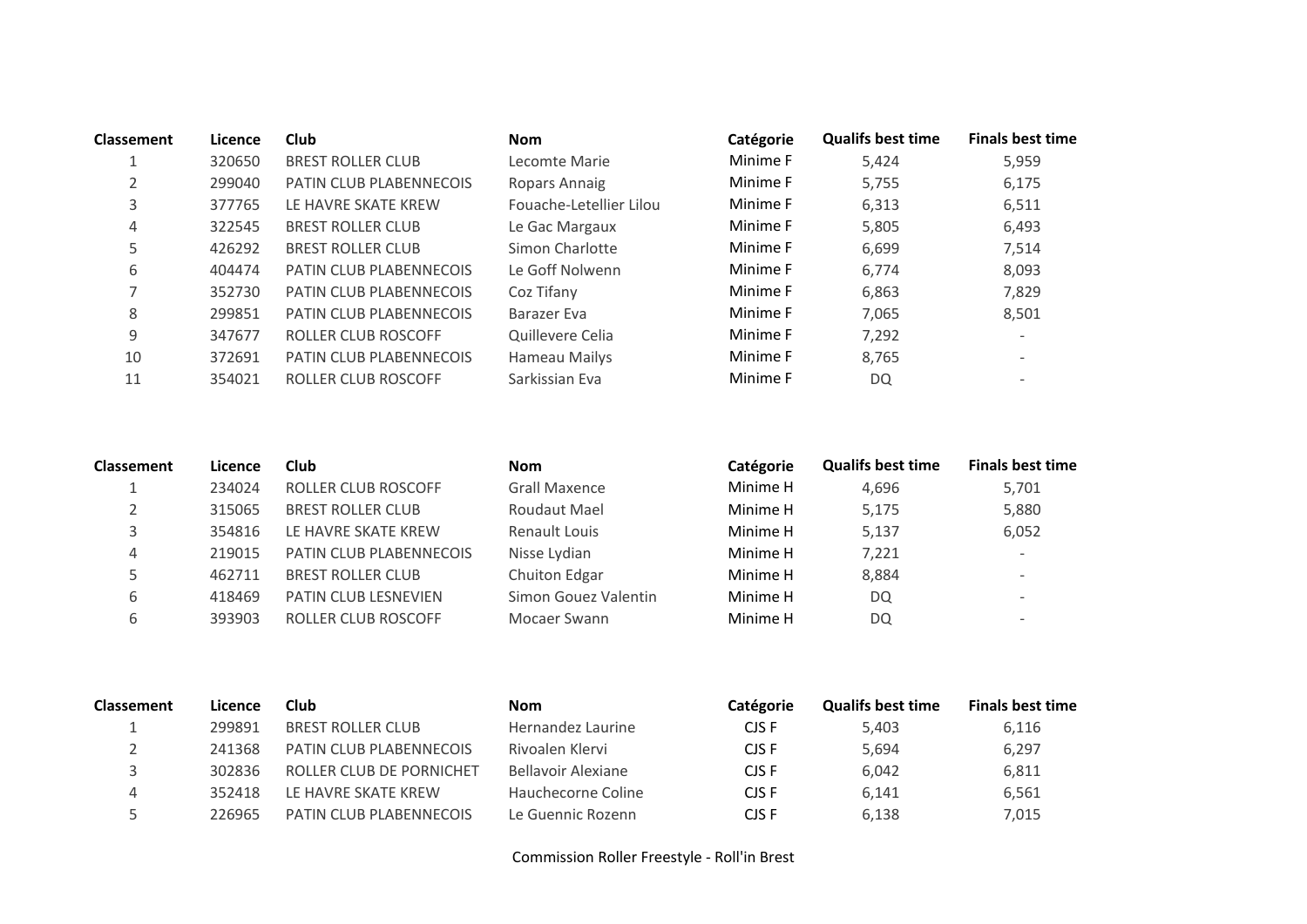| 6  | 266498 | ROLLER CLUB ROSCOFF      | Arzur Chimene          | CJS F | 6,147 | 7,034                    |
|----|--------|--------------------------|------------------------|-------|-------|--------------------------|
|    | 304932 | PATIN CLUB PLABENNECOIS  | Chatelin Morganne      | CJS F | 6,466 | 6,847                    |
| 8  | 378873 | ROLLER CLUB DE PORNICHET | Bernela Julie          | CJS F | 6,469 | 7,287                    |
| 9  | 242733 | PATIN CLUB PLABENNECOIS  | Appriou Floriane       | CJS F | 6,567 | $\overline{\phantom{a}}$ |
| 10 | 210361 | ROLLER CLUB DE PORNICHET | Rocher Mathilde        | CJS F | 7,004 | $\overline{\phantom{a}}$ |
| 11 | 314755 | ROLLER CLUB DE PORNICHET | <b>Babin Aurore</b>    | CJS F | 7,021 |                          |
| 12 | 336845 | PATIN CLUB PLABENNECOIS  | <b>Mescoff Gwladys</b> | CJS F | 7,210 | $\overline{\phantom{a}}$ |
| 13 | 38761  | PATIN CLUB PLABENNECOIS  | <b>Toullec Pauline</b> | CJS F | 7,639 | $\overline{\phantom{a}}$ |

| <b>Classement</b> | Licence | <b>Club</b>                 | <b>Nom</b>               | Catégorie | <b>Qualifs best time</b> | <b>Finals best time</b>  |
|-------------------|---------|-----------------------------|--------------------------|-----------|--------------------------|--------------------------|
|                   | 284475  | SKATE MACHIN ARSACAISE      | Dayries Ethan            | CJS H     | 5,158                    | 5,189                    |
|                   | 322523  | <b>BREST ROLLER CLUB</b>    | Le Gac Gaetan            | CJS H     | 4,663                    | 5,455                    |
|                   | 379737  | LE HAVRE SKATE KREW         | Letellier Matys          | CJS H     | 5,403                    | 6,322                    |
|                   | 349242  | PATIN CLUB PLABENNECOIS     | Simon Kristen            | CJS H     | 5,138                    | 5,883                    |
|                   | 405919  | <b>WORLD INLINE SKATERS</b> | Nunes Leonardo Joao Luis | CJS H     | 6,165                    | $\overline{\phantom{a}}$ |
| b                 | 332095  | <b>CARHAIX POHER RSC</b>    | Jacquet Marzhin          | CJS H     | 6,964                    | $\overline{\phantom{0}}$ |
|                   | 326987  | <b>PATIN CLUB LESNEVIEN</b> | <b>Bellec Samuel</b>     | CJS H     | <b>DQ</b>                | $\overline{\phantom{a}}$ |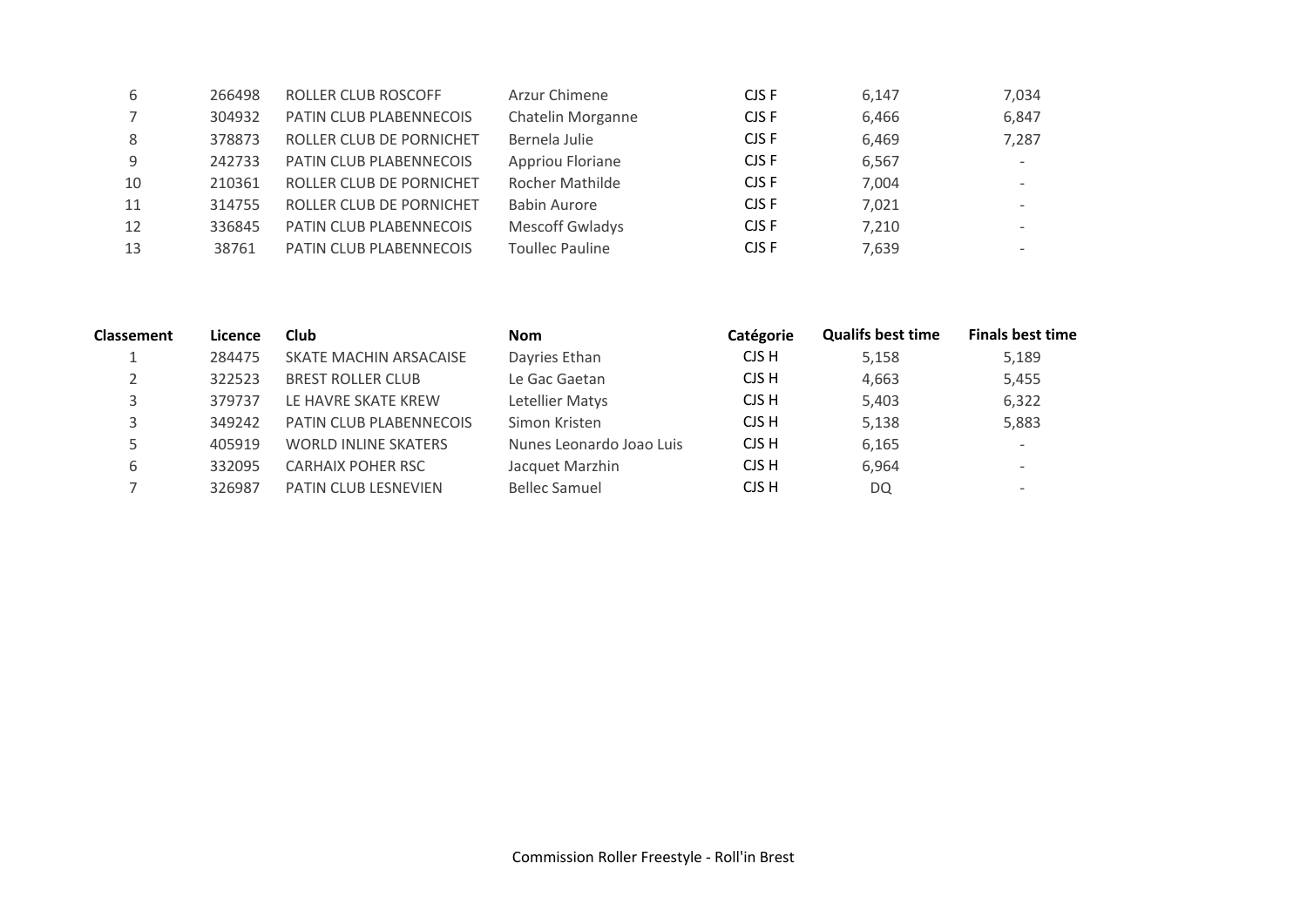

**Résultats Roll'in Brest - Brest - 25 et 26 janvier - Slalom classic**

## **Toutes catégories**

|              |         |                                             |                                           |      | Juge 1 |             |              | Juge 2       |             |             |              | Juge 3       |             |       |              |              |            |
|--------------|---------|---------------------------------------------|-------------------------------------------|------|--------|-------------|--------------|--------------|-------------|-------------|--------------|--------------|-------------|-------|--------------|--------------|------------|
| <b>Place</b> | Licence |                                             | <b>Nom</b>                                | Pén  | Tech   | <b>IArt</b> | <b>Total</b> | <b>Class</b> | <b>Tech</b> | <b>IArt</b> | <b>Total</b> | <b>Class</b> | <b>Tech</b> | lArt  | <b>Total</b> | <b>Class</b> | S des juge |
|              | 320650  | <b>IBREST ROLLER CLULecomte Marie</b>       |                                           | 2,50 | 36,00  | 33,00       | 66,50        | 1,00         | 42,00       | 38,00       | 77,50        | 1,00         | 44,00       | 36,00 | 77,50        | 1,00         | 3,00       |
|              | 322523  | IBREST ROLLER CLULLe Gac Gaetan             |                                           | 4,50 | 33,00  | 32,00       | 60,50        | 2,00         | 38,00       | 30,00       | 63,50        | 3,00         | 42,00       | 38,00 | 75,50        | 2,00         | 7,00       |
|              | 299891  |                                             | <b>IBREST ROLLER CLUHernandez Laurine</b> | 4,50 | 28,00  | 22,00       | 45,50        | 3,00         | 35,00       | 35,00       | 65,50        | 2,00         | 32,00       | 23,00 | 50,50        | 3,00         | 8,00       |
|              | 302836  | <b>IROLLER CLUB DE PIBellavoir Alexiane</b> |                                           | 2,00 | 23,00  | 20,00       | 41,00        | 4,00         | 29,00       | 29,00       | 56,00        | 4,00         | 28,00       | 19,00 | 45,00        | 4,00         | 12,00      |
|              | 322545  | <b>BREST ROLLER CLULE Gac Margaux</b>       |                                           | 5,00 | 25,00  | 20,00       | 40,00        | 5,00         | 25,00       | 20,00       | 40,00        | 5,00         | 24,00       | 16,00 | 35,00        | 5,00         | 15,00      |
|              | 378873  | <b>IROLLER CLUB DE PIBernela Julie</b>      |                                           | 3,00 | 16,00  | 9,00        | 22,00        | 8,00         | 22,00       | 12,00       | 31,00        | 7,00         | 22,00       | 14,00 | 33,00        | 6,00         | 21,00      |
|              | 210361  | <b>IROLLER CLUB DE PIRocher Mathilde</b>    |                                           | 3,00 | 17,00  | 9,00        | 23,00        | 7,00         | 22,00       | 17,00       | 36,00        | 6,00         | 18,00       | 9,00  | 24,00        | 9,00         | 22,00      |
| 8            | 381589  | ROLLER CLUB DE P Bourguet Anouk             |                                           | 1,50 | 14,00  | 8,00        | 20,50        | 9,00         | 20,00       | 12,00       | 30,50        | 8,00         | 20,00       | 11,00 | 29,50        | 7,00         | 24,00      |
|              | 405919  |                                             | WORLD INLINE SKANunes Leonardo Joa        | 9,50 | 21,00  | 21,00       | 32,50        | 6,00         | 10,00       | 15,00       | 15,50        | 10,00        | 15,00       | 20,00 | 25,50        | 8,00         | 24,00      |
| 10           | 314755  | <b>IROLLER CLUB DE PIBabin Aurore</b>       |                                           | 3,50 | 15,00  | 8,00        | 19,50        | 10,00        | 18,00       | 15,00       | 29,50        | 9,00         | 17,00       | 8,00  | 21,50        | 10,00        | 29,00      |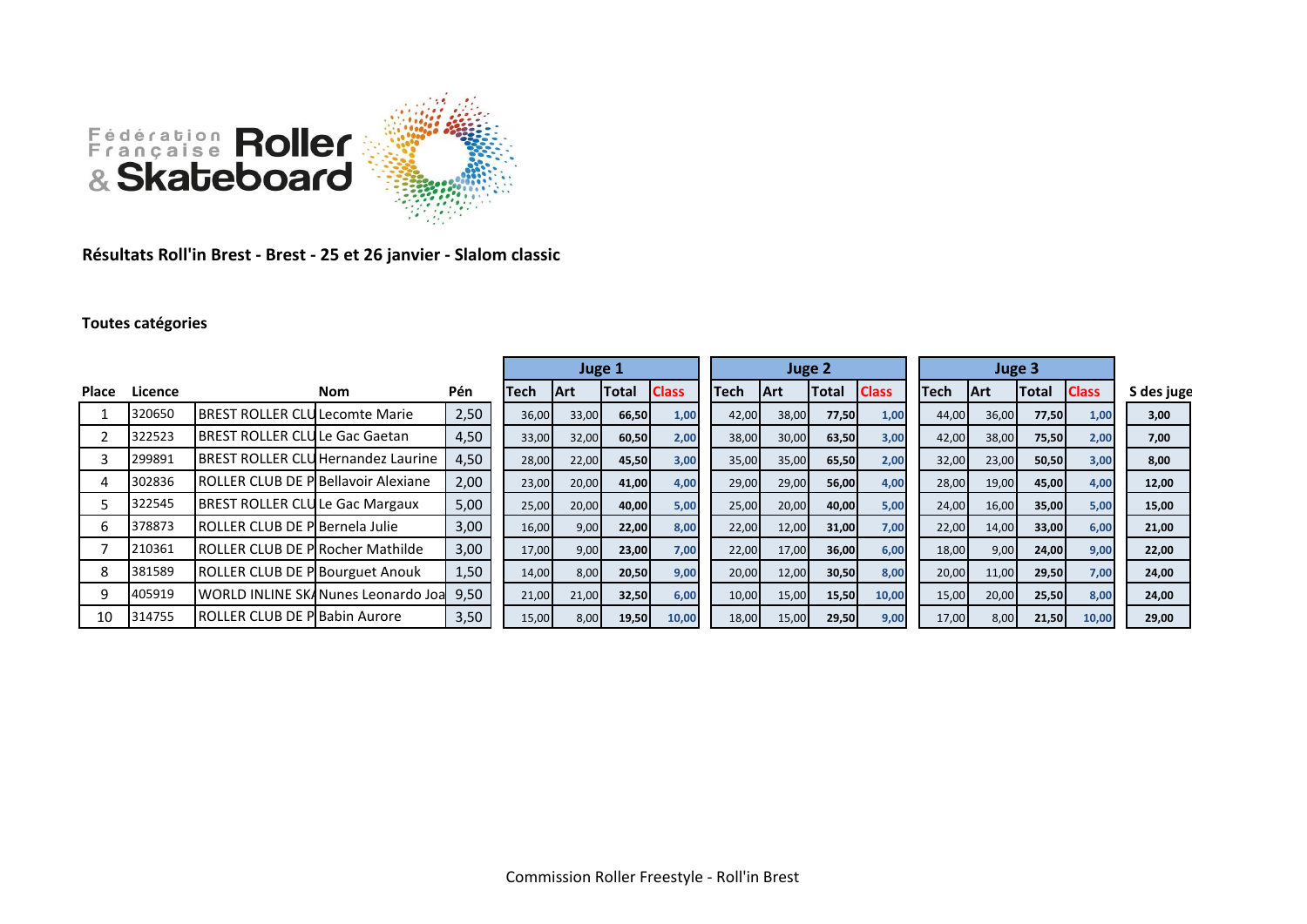

## **Résultats Roll'in Brest - Brest - 25 et 26 janvier - Slalom battle**

| Classement | Licence | Club                     | <b>Nom</b>             | Categorie |
|------------|---------|--------------------------|------------------------|-----------|
|            | 320650  | <b>BREST ROLLER CLUB</b> | Lecomte Marie          |           |
| 2          | 299891  | <b>BREST ROLLER CLUB</b> | Hernandez Laurine      | F         |
| 3          | 302836  | ROLLER CLUB DE PORNICHET | Bellavoir Alexiane     | F         |
| 4          | 322545  | <b>BREST ROLLER CLUB</b> | Le Gac Margaux         | F         |
| 5          | 378873  | ROLLER CLUB DE PORNICHET | Bernela Julie          | F         |
| 6          | 210361  | ROLLER CLUB DE PORNICHET | Rocher Mathilde        | F         |
| 7          | 314755  | ROLLER CLUB DE PORNICHET | <b>Babin Aurore</b>    | F         |
| 8          | 381589  | ROLLER CLUB DE PORNICHET | <b>Bourguet Anouk</b>  | F         |
| 9          | 280659  | ROLLER CLUB ROSCOFF      | Le Duc Laure           | F         |
| 10         | 370831  | MIRZA ROLLER CLUB        | <b>Baron Charlotte</b> |           |

| <b>Classement</b> | Licence | <b>Club</b>                      | <b>Nom</b>               | Catégorie |
|-------------------|---------|----------------------------------|--------------------------|-----------|
|                   | 322523  | <b>BREST ROLLER CLUB</b>         | Le Gac Gaetan            | н         |
| 2                 | 284475  | SKATE MACHIN ARSACAISE           | Dayries Ethan            | н         |
| 3                 | 405919  | WORLD INLINE SKATERS ASSOCIATION | Nunes Leonardo Joao Luis | Η         |
| 4                 | 326987  | <b>PATIN CLUB LESNEVIEN</b>      | <b>Bellec Samuel</b>     | Η         |
| 5.                | 439033  | <b>BREST ROLLER CLUB</b>         | <b>Goutteux Arthur</b>   | н         |
| 6                 | 359944  | ROLLER CLUB ROSCOFF              | Daridon Yael             | н         |
|                   | 281913  | ROLLER CLUB ROSCOFF              | Creff Manao              | н         |
| 8                 | 304917  | PATIN CLUB PLABENNECOIS          | Menes Gaetan             | н         |
| 9                 | 234024  | ROLLER CLUB ROSCOFF              | <b>Grall Maxence</b>     | н         |
|                   |         |                                  |                          |           |

Commission Roller Freestyle - Roll'in Brest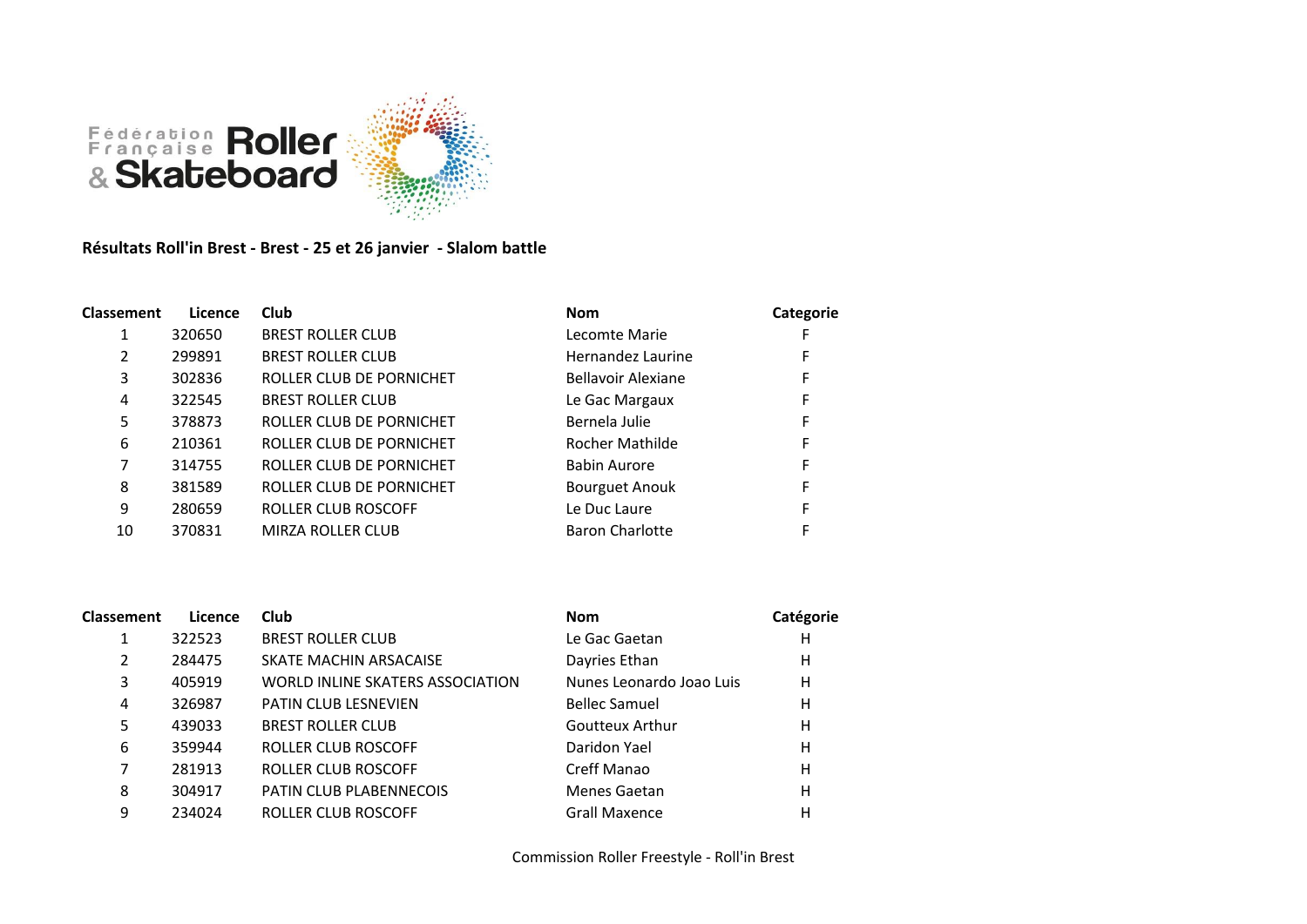| 10 | 393903 | ROLLER CLUB ROSCOFF      | Mocaer Swann |  |
|----|--------|--------------------------|--------------|--|
|    | 315065 | <b>BREST ROLLER CLUB</b> | Roudaut Mael |  |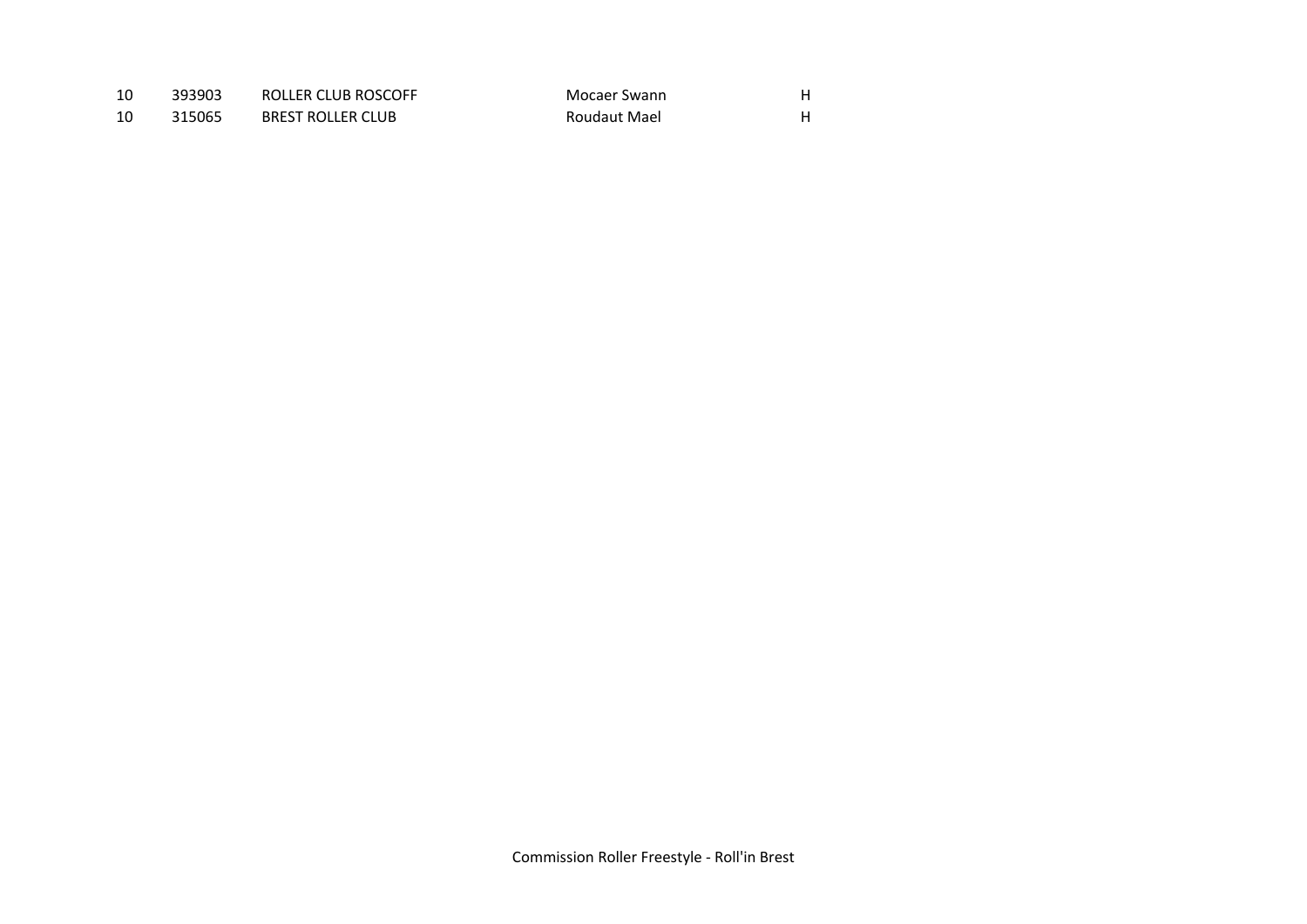

**Résultats Roll'in Brest - Brest - 25 et 26 janvier - Hauteur pure**

| <b>Classement</b> | Licence | Club                       | <b>Nom</b>             | Catégorie | <b>Meilleur saut</b> |
|-------------------|---------|----------------------------|------------------------|-----------|----------------------|
|                   | 301279  | <b>ROLLER CLUB ROSCOFF</b> | Jezequel Clara         | Mini      | 65                   |
| 2                 | 424191  | LE HAVRE SKATE KREW        | <b>Reghenas Margot</b> | Mini      | 60                   |
| 3                 | 404606  | PATIN CLUB PLABENNECOIS    | Le Goff Maiwenn        | Mini      | 60                   |
| 4                 | 424683  | ROLLER CLUB ROSCOFF        | Andreetti Juliette     | Mini      | 50                   |
| 4                 | 320729  | ROLLER CLUB ROSCOFF        | Jezequel Oceane        | Mini      | 50                   |
| 6                 | 375049  | PATIN CLUB PLABENNECOIS    | <b>Menes Clemence</b>  | Mini      | 0                    |
| 6                 | 336721  | <b>ROLLER CLUB ROSCOFF</b> | <b>Thepaut Adele</b>   | Mini      | 0                    |

| <b>Classement</b> | Licence | Club                           | <b>Nom</b>             | Catégorie    | <b>Meilleur saut</b> |
|-------------------|---------|--------------------------------|------------------------|--------------|----------------------|
|                   | 336887  | ROLLER CLUB ROSCOFF            | <b>Thepaut Antoine</b> | Pouss / Benj | 87                   |
|                   | 281913  | ROLLER CLUB ROSCOFF            | Creff Manao            | Pouss / Benj | 87                   |
| 3                 | 299848  | <b>PATIN CLUB PLABENNECOIS</b> | Arbrile Celian         | Pouss / Benj | 85                   |
| 4                 | 439033  | <b>BREST ROLLER CLUB</b>       | Goutteux Arthur        | Pouss / Benj | 75                   |
|                   | 319086  | <b>PATIN CLUB PLABENNECOIS</b> | <b>Quitte Arthur</b>   | Pouss / Benj | 75                   |
| 6                 | 372707  | PATIN CLUB PLABENNECOIS        | <b>Colin Marius</b>    | Pouss / Benj | 65                   |
|                   | 364301  | PATIN CLUB PLABENNECOIS        | Takorian Robin         | Pouss / Benj | 65                   |
|                   | 359944  | ROLLER CLUB ROSCOFF            | Daridon Yael           | Pouss / Benj | 65                   |
| 9                 | 304917  | PATIN CLUB PLABENNECOIS        | Menes Gaetan           | Pouss / Benj | 50                   |
|                   |         |                                |                        |              |                      |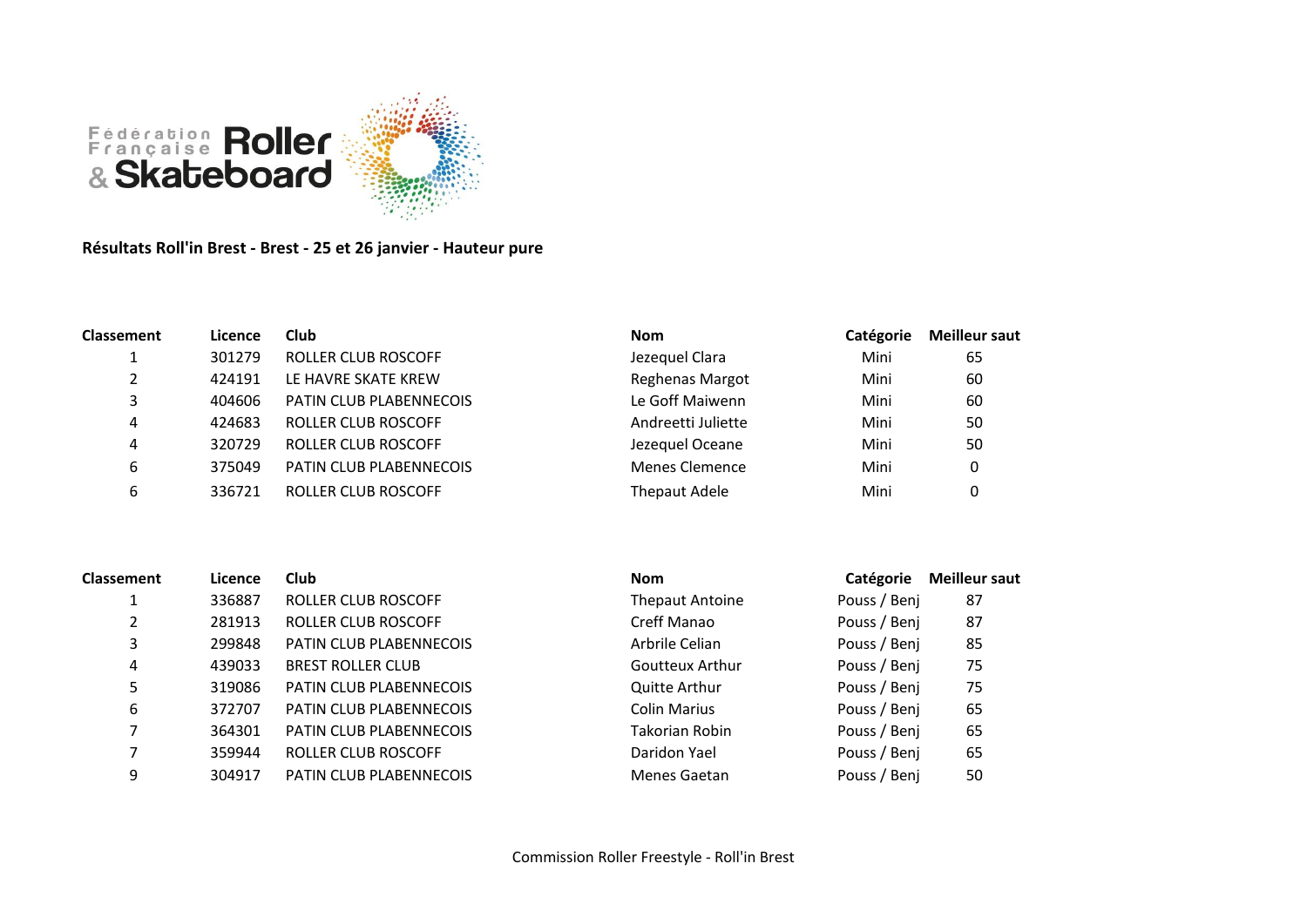| <b>Classement</b> | Licence | <b>Club</b>                    | <b>Nom</b>              | Catégorie | <b>Meilleur saut</b> |
|-------------------|---------|--------------------------------|-------------------------|-----------|----------------------|
|                   | 387206  | LE HAVRE SKATE KREW            | <b>Fleury Caroline</b>  | Benjamine | 95                   |
|                   | 299040  | PATIN CLUB PLABENNECOIS        | Ropars Annaig           | Banjamine | 90                   |
| 3                 | 341219  | ROLLER BUG                     | Miletto Aude            | Banjamine | 85                   |
| 4                 | 347677  | ROLLER CLUB ROSCOFF            | Quillevere Celia        | Banjamine | 85                   |
| 5                 | 299851  | PATIN CLUB PLABENNECOIS        | Barazer Eva             | Banjamine | 85                   |
| 6                 | 372691  | <b>PATIN CLUB PLABENNECOIS</b> | Hameau Mailys           | Banjamine | 80                   |
|                   | 311867  | PATIN CLUB PLABENNECOIS        | <b>Comblet Cesarie</b>  | Banjamine | 80                   |
| 8                 | 280659  | ROLLER CLUB ROSCOFF            | Le Duc Laure            | Banjamine | 75                   |
| 9                 | 401901  | LE HAVRE SKATE KREW            | Carpentier Lilou        | Banjamine | 70                   |
| 10                | 377765  | LE HAVRE SKATE KREW            | Fouache-Letellier Lilou | Banjamine | 60                   |
|                   |         |                                |                         |           |                      |

| <b>Classement</b> | Licence | Club                           | <b>Nom</b>           | Catégorie | <b>Meilleur saut</b> |
|-------------------|---------|--------------------------------|----------------------|-----------|----------------------|
|                   | 354816  | LE HAVRE SKATE KREW            | Renault Louis        | Minime H  | 120                  |
|                   | 234024  | ROLLER CLUB ROSCOFF            | <b>Grall Maxence</b> | Minime H  | 105                  |
|                   | 462711  | <b>BREST ROLLER CLUB</b>       | <b>Chuiton Edgar</b> | Minime H  | 100                  |
| 4                 | 219015  | <b>PATIN CLUB PLABENNECOIS</b> | Nisse Lydian         | Minime H  | 95                   |
|                   | 393903  | ROLLER CLUB ROSCOFF            | Mocaer Swann         | Minime H  | 90                   |
|                   | 315065  | <b>BREST ROLLER CLUB</b>       | Roudaut Mael         | Minime H  | 90                   |

| <b>Classement</b> | Licence | Club                     | <b>Nom</b>         | Catégorie | <b>Meilleur saut</b> |
|-------------------|---------|--------------------------|--------------------|-----------|----------------------|
|                   | 434770  | <b>BREST ROLLER CLUB</b> | Fall Dame          | JS H F    | 155                  |
|                   | 232187  | ROLLER CLUB DE PORNICHET | Van Hamme Titouan  | JS H F    | 125                  |
|                   | 349242  | PATIN CLUB PLABENNECOIS  | Simon Kristen      | JS H F    | 115                  |
| 4                 | 379737  | LE HAVRE SKATE KREW      | Letellier Matys    | JS H F    | 110                  |
| 5                 | 352418  | LE HAVRE SKATE KREW      | Hauchecorne Coline | JS H F    | 95                   |
| b                 | 299891  | <b>BREST ROLLER CLUB</b> | Hernandez Laurine  | JS H F    |                      |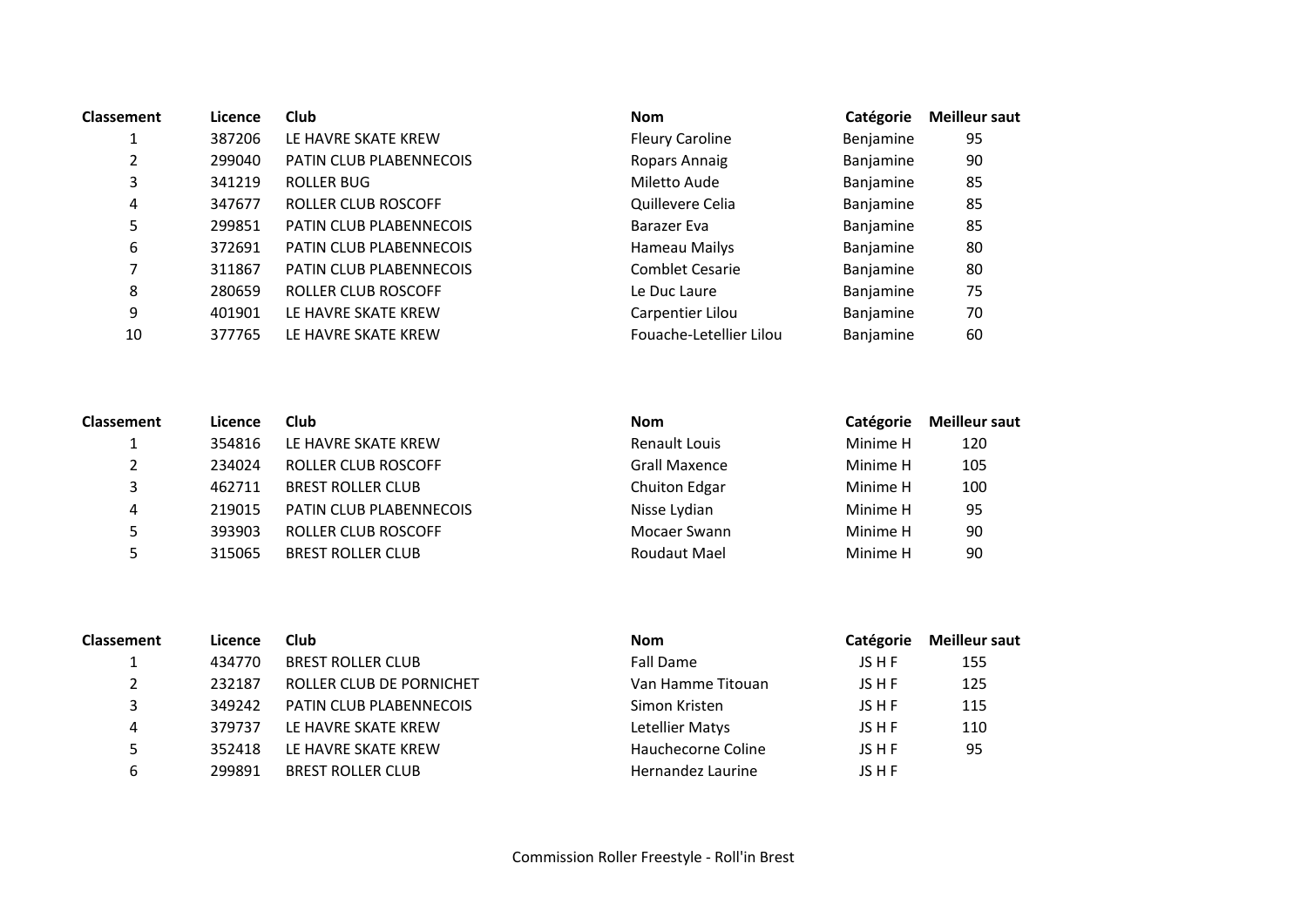

## **Résultats Roll'in Brest - Brest - 25 et 26 janvier - Skatecross**

| <b>Classement</b> | Licence | <b>Club</b>                | <b>Nom</b>              | Catégorie       |
|-------------------|---------|----------------------------|-------------------------|-----------------|
| 1                 | 320729  | ROLLER CLUB ROSCOFF        | Jezequel Oceane         | Mini / Poussine |
| 2                 | 424191  | LE HAVRE SKATE KREW        | <b>Reghenas Margot</b>  | Mini / Poussine |
| 3                 | 301279  | ROLLER CLUB ROSCOFF        | Jezequel Clara          | Mini / Poussine |
| 4                 | 424683  | ROLLER CLUB ROSCOFF        | Andreetti Juliette      | Mini / Poussine |
| 5                 | 404606  | PATIN CLUB PLABENNECOIS    | Le Goff Maiwenn         | Mini / Poussine |
| 6                 | 336721  | ROLLER CLUB ROSCOFF        | <b>Thepaut Adele</b>    | Mini / Poussine |
|                   | 366115  | PATIN CLUB LESNEVIEN       | Servat Alexane          | Mini / Poussine |
| 8                 | 445619  | <b>ROLLER CLUB ROSCOFF</b> | Leon Lilou              | Mini / Poussine |
| 9                 | 418138  | PATIN CLUB LESNEVIEN       | <b>Gouerec Camille</b>  | Mini / Poussine |
| 10                | 372705  | PATIN CLUB PLABENNECOIS    | <b>Colin Clementine</b> | Mini / Poussine |
| 11                | 375049  | PATIN CLUB PLABENNECOIS    | <b>Menes Clemence</b>   | Mini / Poussine |
|                   |         |                            |                         |                 |

| <b>Classement</b> | Licence | Club                     | <b>Nom</b>             | Catégorie      |
|-------------------|---------|--------------------------|------------------------|----------------|
| 1                 | 319086  | PATIN CLUB PLABENNECOIS  | Quitte Arthur          | Mini / Poussin |
| 2                 | 445618  | ROLLER CLUB ROSCOFF      | Leon Mathis            | Mini / Poussin |
| 3                 | 319539  | <b>BREST ROLLER CLUB</b> | <b>Roudaut Titouan</b> | Mini / Poussin |
| 4                 | 366131  | PATIN CLUB LESNEVIEN     | Servat Gabriel         | Mini / Poussin |
| 5                 | 449331  | PATIN CLUB LESNEVIEN     | <b>Becker Rafael</b>   | Mini / Poussin |
| 6                 | 364301  | PATIN CLUB PLABENNECOIS  | <b>Takorian Robin</b>  | Mini / Poussin |
| 7                 | 357014  | PATIN CLUB LESNEVIEN     | <b>Brule Titouan</b>   | Mini / Poussin |
|                   |         |                          |                        |                |

| Gouerec Camille         | Mini / Poussine |
|-------------------------|-----------------|
| <b>Colin Clementine</b> | Mini / Poussine |
| Menes Clemence          | Mini / Poussine |
|                         |                 |
|                         |                 |
|                         |                 |
| Nom                     | Catégorie       |
| <b>Quitte Arthur</b>    | Mini / Poussin  |
| Leon Mathis             | Mini / Poussin  |
| Roudaut Titouan         | Mini / Poussin  |

| Leon Mathis           | Mini / Poussin |
|-----------------------|----------------|
| Roudaut Titouan       | Mini / Poussin |
| Servat Gabriel        | Mini / Poussin |
| <b>Becker Rafael</b>  | Mini / Poussin |
| <b>Takorian Robin</b> | Mini / Poussin |
| <b>Brule Titouan</b>  | Mini / Poussin |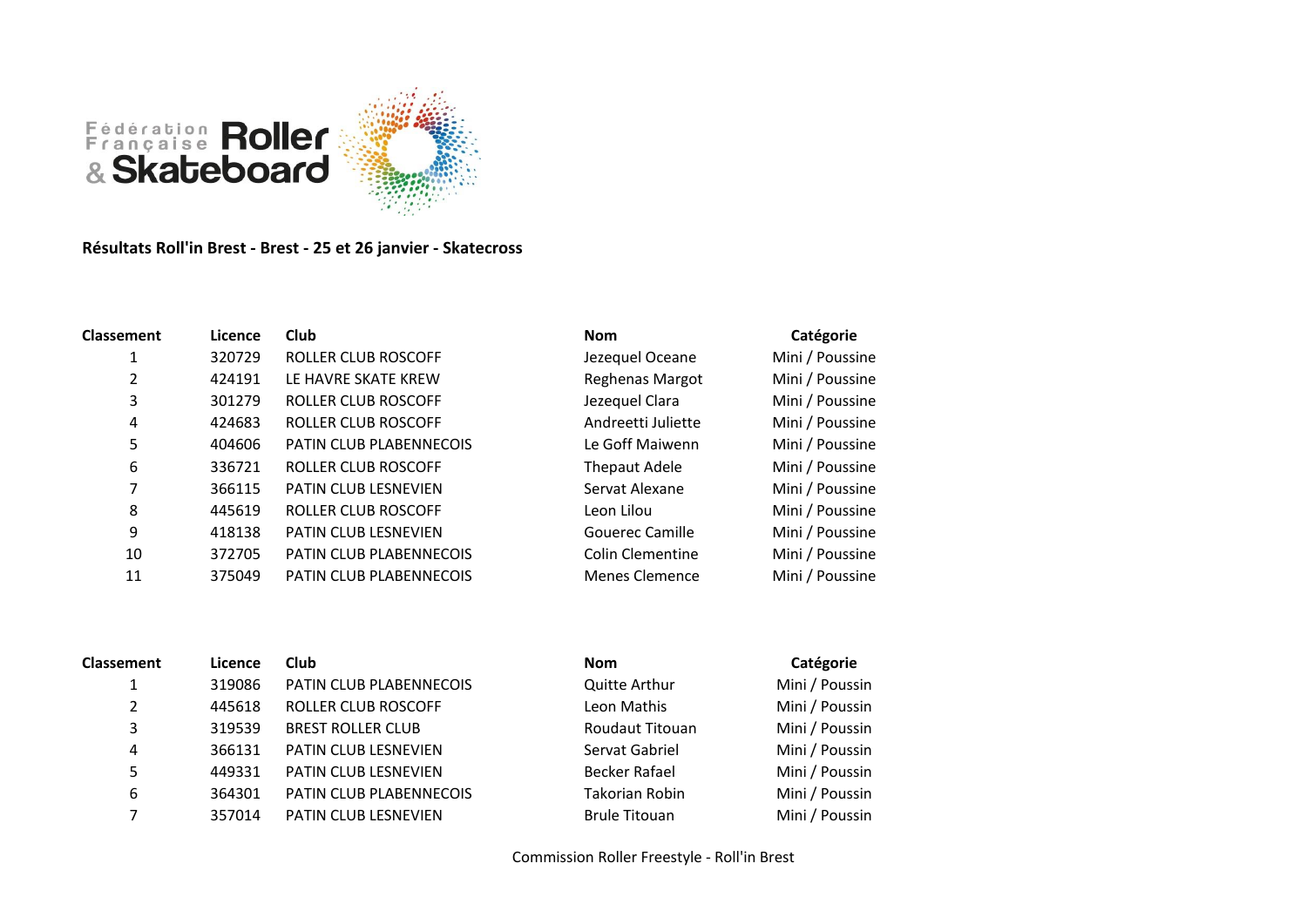| 418441 | <b>PATIN CLUB LESNEVIEN</b> | Deguehegny Clement | Mini / Poussin |
|--------|-----------------------------|--------------------|----------------|
| 420897 | PATIN CLUB PLABENNECOIS     | Menes Titouan      | Mini / Poussin |

| <b>Classement</b> | Licence | <b>Club</b>                 | <b>Nom</b>             | Catégorie |
|-------------------|---------|-----------------------------|------------------------|-----------|
| 1                 | 311867  | PATIN CLUB PLABENNECOIS     | <b>Comblet Cesarie</b> | Benjamine |
| 2                 | 280659  | ROLLER CLUB ROSCOFF         | Le Duc Laure           | Benjamine |
| 3                 | 387206  | LE HAVRE SKATE KREW         | <b>Fleury Caroline</b> | Benjamine |
| 4                 | 341219  | <b>ROLLER BUG</b>           | Miletto Aude           | Benjamine |
| 5                 | 335021  | <b>BREST ROLLER CLUB</b>    | Rohel Axell            | Benjamine |
| 6                 | 401901  | LE HAVRE SKATE KREW         | Carpentier Lilou       | Benjamine |
| 7                 | 345024  | PATIN CLUB PLABENNECOIS     | Malaurie Hannah        | Benjamine |
| 8                 | 362817  | PATIN CLUB LESNEVIEN        | <b>Bellec Anna</b>     | Benjamine |
| 9                 | 279520  | PATIN CLUB LESNEVIEN        | Arzur Sybille          | Benjamine |
| 10                | 421927  | <b>PATIN CLUB LESNEVIEN</b> | <b>Yvart Maelys</b>    | Benjamine |
| 11                | 366128  | PATIN CLUB LESNEVIEN        | Servat Candice         | Benjamine |
| 12                | 328463  | PATIN CLUB LESNEVIEN        | Deguehegny Tifenn      | Benjamine |
| 13                | 381589  | ROLLER CLUB DE PORNICHET    | <b>Bourguet Anouk</b>  | Benjamine |
|                   |         |                             |                        |           |

| <b>Classement</b> | Licence | <b>Club</b>                | <b>Nom</b>             | Catégorie |
|-------------------|---------|----------------------------|------------------------|-----------|
| 1                 | 439033  | <b>BREST ROLLER CLUB</b>   | Goutteux Arthur        | Benjamin  |
| $\overline{2}$    | 299848  | PATIN CLUB PLABENNECOIS    | Arbrile Celian         | Benjamin  |
| 3                 | 281913  | <b>ROLLER CLUB ROSCOFF</b> | Creff Manao            | Benjamin  |
| 4                 | 336887  | <b>ROLLER CLUB ROSCOFF</b> | <b>Thepaut Antoine</b> | Benjamin  |
| 5                 | 359944  | <b>ROLLER CLUB ROSCOFF</b> | Daridon Yael           | Benjamin  |
| 6                 | 372707  | PATIN CLUB PLABENNECOIS    | <b>Colin Marius</b>    | Benjamin  |
| 7                 | 336839  | PATIN CLUB PLABENNECOIS    | <b>Menes Vincent</b>   | Benjamin  |
| 8                 | 304917  | PATIN CLUB PLABENNECOIS    | Menes Gaetan           | Benjamin  |

| Nom                    | Catégorie |
|------------------------|-----------|
| Goutteux Arthur        | Benjamin  |
| Arbrile Celian         | Benjamin  |
| Creff Manao            | Benjamin  |
| <b>Thepaut Antoine</b> | Benjamin  |
| Daridon Yael           | Benjamin  |
| <b>Colin Marius</b>    | Benjamin  |
| <b>Menes Vincent</b>   | Benjamin  |
| Menes Gaetan           | Benjamin  |
|                        |           |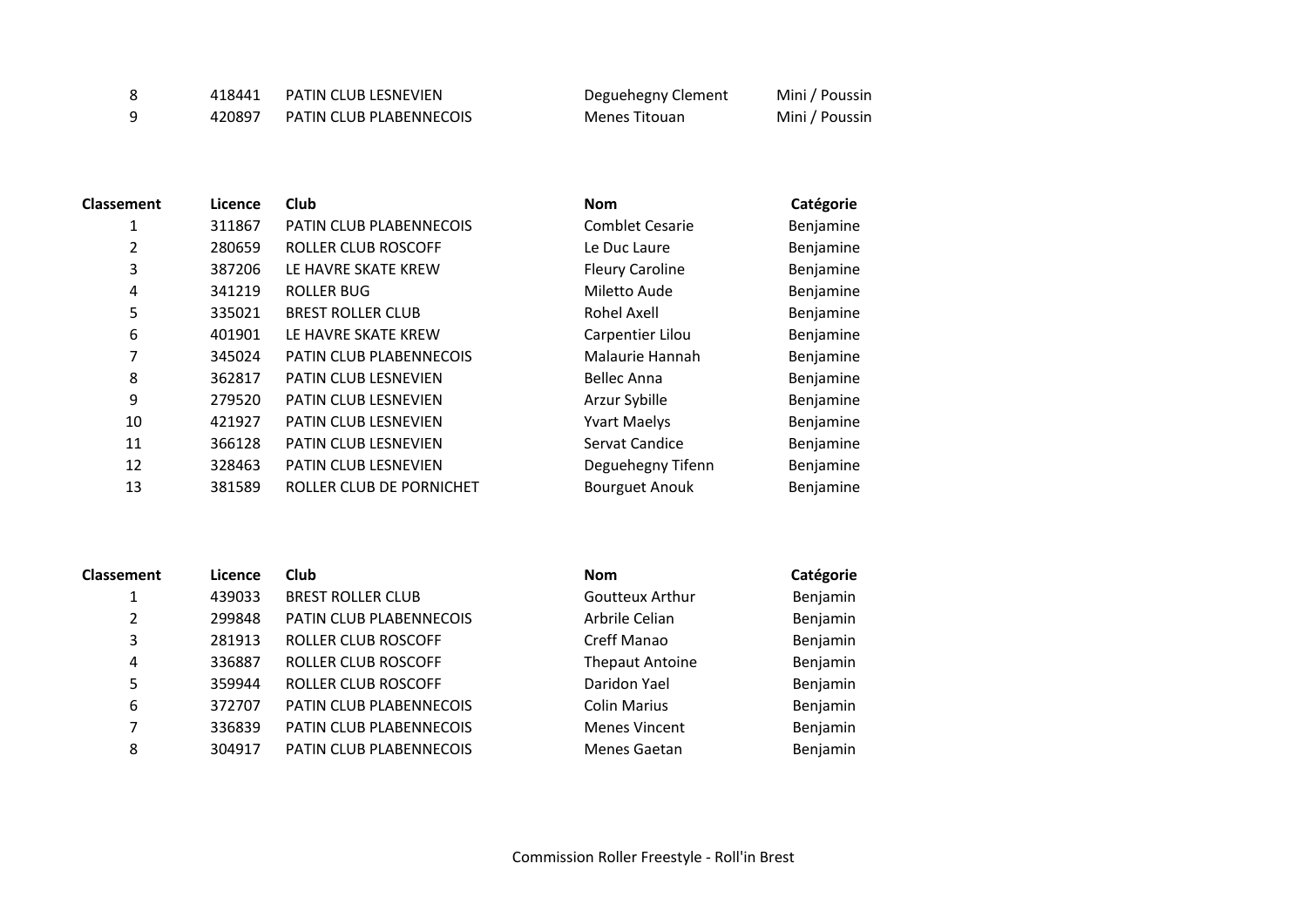| <b>Classement</b> | Licence | <b>Club</b>                    | <b>Nom</b>              | Catégorie |
|-------------------|---------|--------------------------------|-------------------------|-----------|
| 1                 | 347677  | ROLLER CLUB ROSCOFF            | Quillevere Celia        | Minime F  |
| 2                 | 299040  | PATIN CLUB PLABENNECOIS        | Ropars Annaig           | Minime F  |
| 3                 | 377765  | LE HAVRE SKATE KREW            | Fouache-Letellier Lilou | Minime F  |
| 4                 | 404474  | <b>PATIN CLUB PLABENNECOIS</b> | Le Goff Nolwenn         | Minime F  |
| 5                 | 320650  | <b>BREST ROLLER CLUB</b>       | Lecomte Marie           | Minime F  |
| 6                 | 372691  | PATIN CLUB PLABENNECOIS        | Hameau Mailys           | Minime F  |
| 7                 | 352730  | PATIN CLUB PLABENNECOIS        | Coz Tifany              | Minime F  |
| 8                 | 299851  | PATIN CLUB PLABENNECOIS        | Barazer Eva             | Minime F  |
| 9                 | 354021  | ROLLER CLUB ROSCOFF            | Sarkissian Eva          | Minime F  |
| 10                | 426292  | <b>BREST ROLLER CLUB</b>       | Simon Charlotte         | Minime F  |
| 11                | 421362  | ROLLER CLUB ROSCOFF            | Comtet Goupille Clara   | Minime F  |

| Nom                     | Catégorie |
|-------------------------|-----------|
| Quillevere Celia        | Minime F  |
| <b>Ropars Annaig</b>    | Minime F  |
| Fouache-Letellier Lilou | Minime F  |
| Le Goff Nolwenn         | Minime F  |
| Lecomte Marie           | Minime F  |
| Hameau Mailys           | Minime F  |
| Coz Tifany              | Minime F  |
| <b>Barazer Eva</b>      | Minime F  |
| Sarkissian Eva          | Minime F  |
| Simon Charlotte         | Minime F  |
| Comtet Goupille Clara   | Minime F  |

| <b>Classement</b> | Licence | Club                     | <b>Nom</b>           | Catégorie |
|-------------------|---------|--------------------------|----------------------|-----------|
| 1                 | 354816  | LE HAVRE SKATE KREW      | <b>Renault Louis</b> | Minime H  |
| $\overline{2}$    | 234024  | ROLLER CLUB ROSCOFF      | <b>Grall Maxence</b> | Minime H  |
| 3                 | 393903  | ROLLER CLUB ROSCOFF      | Mocaer Swann         | Minime H  |
| 4                 | 315065  | <b>BREST ROLLER CLUB</b> | Roudaut Mael         | Minime H  |
| 5                 | 219015  | PATIN CLUB PLABENNECOIS  | Nisse Lydian         | Minime H  |
| 6                 | 437860  | ROLLER CLUB ROSCOFF      | Le Goff Looka        | Minime H  |
| 7                 | 462711  | <b>BREST ROLLER CLUB</b> | <b>Chuiton Edgar</b> | Minime H  |
| 8                 | 418469  | PATIN CLUB LESNEVIEN     | Simon Gouez Valentin | Minime H  |
|                   |         |                          |                      |           |

| <b>Nom</b>           | Catégorie |
|----------------------|-----------|
| Renault Louis        | Minime H  |
| Grall Maxence        | Minime H  |
| Mocaer Swann         | Minime H  |
| Roudaut Mael         | Minime H  |
| Nisse Lydian         | Minime H  |
| Le Goff Looka        | Minime H  |
| <b>Chuiton Edgar</b> | Minime H  |
| Simon Gouez Valentin | Minime H  |

| <b>Classement</b> | Licence | <b>Club</b>                    | <b>Nom</b>             | Catégorie |
|-------------------|---------|--------------------------------|------------------------|-----------|
|                   | 352418  | LE HAVRE SKATE KREW            | Hauchecorne Coline     | CJS F     |
| $\overline{2}$    | 299891  | <b>BREST ROLLER CLUB</b>       | Hernandez Laurine      | CJS F     |
| 3                 | 378873  | ROLLER CLUB DE PORNICHET       | Bernela Julie          | CJS F     |
| 4                 | 241368  | <b>PATIN CLUB PLABENNECOIS</b> | Rivoalen Klervi        | CJS F     |
| 5                 | 38761   | <b>PATIN CLUB PLABENNECOIS</b> | <b>Toullec Pauline</b> | CJS F     |
| 6                 | 210361  | ROLLER CLUB DE PORNICHET       | <b>Rocher Mathilde</b> | CIS F     |
|                   |         |                                |                        |           |

| Nom                    | Catégorie |
|------------------------|-----------|
| Hauchecorne Coline     | CIS F     |
| Hernandez Laurine      | CJS F     |
| Bernela Julie          | CIS F     |
| Rivoalen Klervi        | CIS F     |
| <b>Toullec Pauline</b> | CIS F     |
| Rocher Mathilde        | CIS F     |